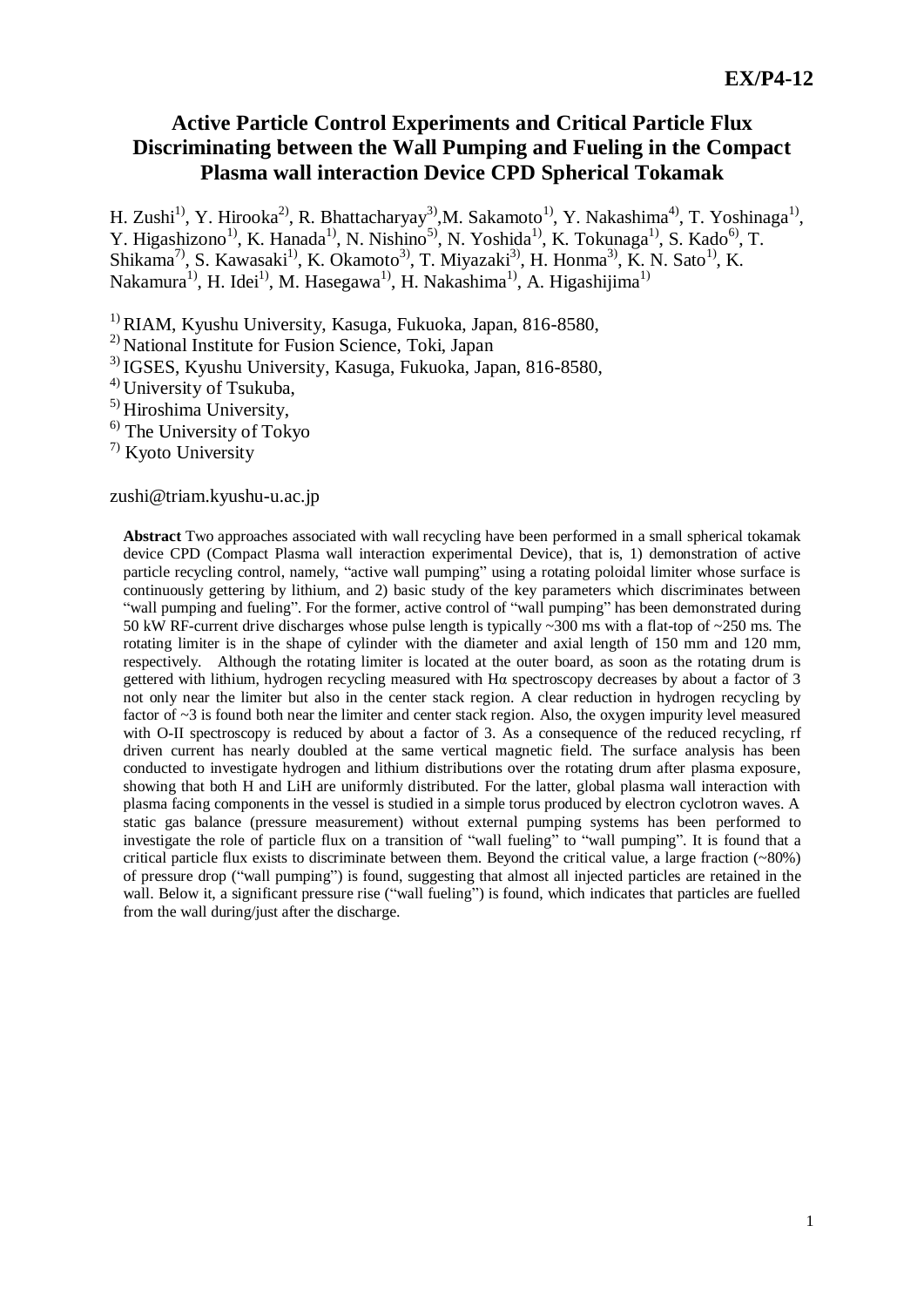## **1. Introduction**

Steady state plasma operation is one of the crucial requirements for the future fusion reactors. It has been pointed out that the global particle (gas) balance in the main chamber and its control are critical in achieving steady state plasma density operation. It has been observed in Tore Supra (TS) and TRIAM-1M with sufficiently long (~6 min for TS and ~5 h for TRIAM-1M) discharge duration that "wall pumping" (particle retention into the wall) dominates during the initial phase of the discharge, but "wall fuelling" (particle release from the wall) starts increasing with the progress of the discharge and finally the wall becomes a particle source [1-3]. In the last IAEA conference "wall pumping/fuelling" was widely recognized as one of the crucial problems to control tritium inventory as well as fusion power [4, 5]. Namely, recycling of fuelled particle is nearly unavoidable in magnetic fusion devices, irrespective of plasma facing components (PFCs) surface properties, such as metal or carbon, and magnetic configurations (limiter or divertor).

Two approaches have been performed in CPD, that is, 1) "active control" of the particle recycling using a moving plasma facing component continuously gettered by lithium [6-9] and 2) study to understand the particle flux effects on "wall retention and release" without external pumping [10]. For the former, several techniques to control particle recycling have been developed in a number of magnetic fusion devices. For example, liquid lithium as a PFM (for plasma-facing material) or lithium coatings to cover PFCs have been tested as one of the candidate of surface coating methods in  $TdeV[11]$ ,  $FTU[12]$ ,  $CDX-U[13]$ , and  $NSTX[14]$ . It is understood that lithium absorbs hydrogen until it is fully saturated to form LiH, during which period reduced recycling, i.e. "passive" wall pumping, is maintained. One of the disadvantages of this kind of method is a finite lifetime due to the surface saturation with absorbed and/or implanted particles after a certain number of discharges. The concept of "active" wall pumping have been proposed by Hirooka et al. [6] and a series of PoP (for proof-of-principle) experiments have been succeeded in a linear device [7-9]. Experiments with a rotating drum limiter (RL) as a poloidal limiter have been conducted in CPD[15]. In this report local active wall pumping effects on global particle recycling, impurity control, and core plasma properties will be presented.

For the latter, it is considered to be several key physics which dominate "wall pumping/fuelling". The surface temperature of the PFCs has been found to play a key role in affecting the reemission and retention depending on the temperature range [3, 16-20]. It has been also reported in ref. [4] that "wall pumping/fuelling" is varied as a function of the density (amount of the fueled particle). In order to avoid ambiguity of gas balance technique during the discharge, a static gas pressure balance method (the measurement of fuel gas pressure before and after the discharge without external pumping) was adopted to evaluate the wall behavior and the particle flux dependence on a transition from "wall pumping" to "wall fueling" or vice versa, was investigated in electron cyclotron resonance ECR plasma. A certain amount of particle flux is found to discriminate between "wall pumping" and "wall fueling". The global wall behavior on the plasma performance is studied as a function of shot history.

This paper is organized as follows. In section 2, description of CPD device, major PFCs and technical details of RL arrangement are given and experimental conditions as well as diagnostic tools are described. In section 3, the results of "active wall pumping" experiments using RL are shown and discussed. In section 4, particle flux effects on global wall behavior are described. Finally a summary is given in section 5.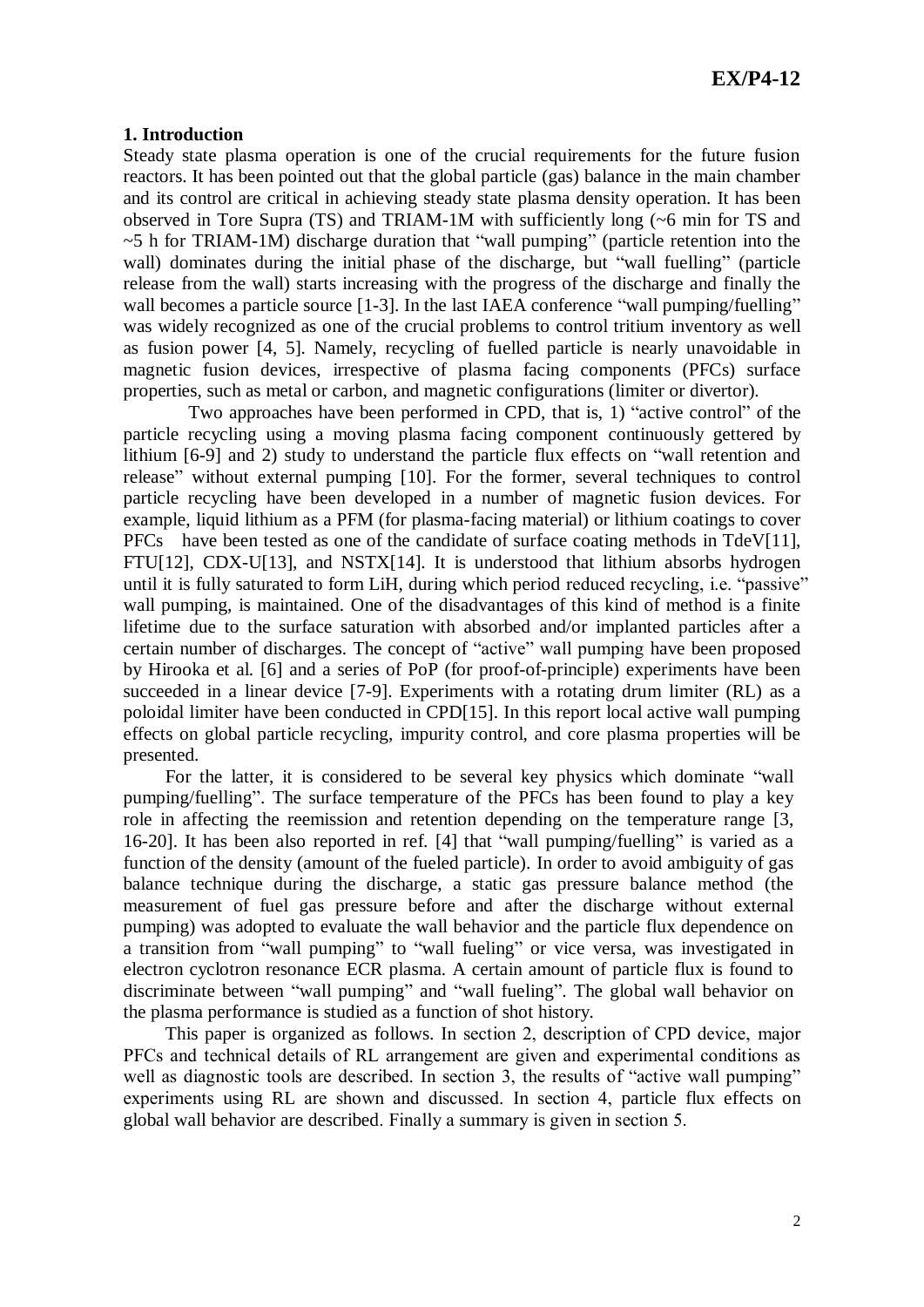## **2. CPD Device and Experimental Set up**

## **2.1. Description of Experimental Device**

CPD is a compact spherical tokamak device whose chamber height is  $\pm 0.5$  m and diameter 1.2 m. The machine has one ohmic solenoid (OH), four toroidal field (TF) coils and three pairs of poloidal field (PF) coils. The vacuum vessel is made of stainless steel and can be baked up to a temperature of 150  $\degree$ C. Hydrogen is used as the fuel gas and is fed into the vessel in pulsed mode prior to discharge. The gas pressure  $(-1.0 \times 10^{-5} - 3$  $\times 10^{-4}$  torr) is controlled with the help of a piezo electric valve. A set of 8.2 GHz klystrons  $(8 \times 25 \text{ kW}, \text{CW})$  is used to initiate and sustain the plasma through ECR breakdown. Linearly polarized microwaves (ordinary and extraordinary modes) are injected through the rectangular horn antenna below the equatorial plane with an injection angle of  $\sim 15^{\circ}$ from the normal direction to the toroidal field lines. The pumping system for CPD vessel consists of three turbo-molecular pumps, giving an overall pumping speed of ~1100 lit/s and one cryo-pump with a pumping speed of  $\sim$ 10,000 lit/s.

## **2.2. Major PFCs and Description of Lithium Coating on Rotating Limiter**

The vacuum vessel is made of stainless steel whose surface area is  $\sim$ 6 m<sup>2</sup>. Two major plasma facing components are the cover of center stack (CS) and RL, whose surfaces areas are  $0.22 \text{ m}^2$  and  $\sim 0.01 \text{ m}^2$ , respectively. The CS cover at R  $\sim 0.13 \text{ m}$  acts as the inboard limiter. It consists of four similar curved plates and extends up to  $\pm 150$ mm from the mid plane in the vertical direction. It is made of stainless steel  $\sim 3.0$  mm thick) with a  $\sim 0.5$  mm thick coating of inert gas plasma sprayed tungsten (IPS-W) on the top surface. The RL setup is mounted horizontally from outboard on the torus equator plane, and is moveable linearly for the distance of 50 mm, employing a motorized gear-belt drive mechanism. After the first experimental campaign [10], the material of the rotating drum has been changed from copper to stainless steel in order to avoid copper contamination, though no such evidence was observed after the first experimental campaign. This is made of water-cooled double-wall stainless steel in the shape of cylinder, the diameter and the axial length of which are about 150 mm and 120 mm, respectively. The plasma interactive surface is covered with about 0.5 mm thick IPS-W coatings. Positioned about 10 mm off the rotating drum surface are three lithium evaporators with built-in resistive heaters, the temperatures (350-450 ºC) of which are monitored individually by thermocouples during gettering operation. The deposition rate of lithium on the RL surface is controlled by the rotating speed (4-10 r.p.m.) and the evaporator temperature. If redeposition or sputtering of lithium atoms can be neglected, the normal deposition rate is  $\sim$  30 nm/s on RL. Lithium deposition on the drum is suppressed by a pneumatically operated shutter made of molybdenum between the drum surface and these evaporators. All these components are inserted into a protection structure, which is made of water-cooled copper, but is also coated with IPS-W.

## **2.3. Experimental conditions and diagnostic tools**

Experiments are carried out in two kinds of ECR plasmas, which are produced with typically 40-80 kW of RF power using either fundamental ( $R_{res} \sim 0.16$  m and 0.18 m, resonant toroidal magnetic field  $B_{TF} \sim 0.3T$ ) or second harmonic ( $R_{res} \sim 0.21$  m and 0.24 m,  $B_{TF} \sim 0.15T$ ) ECR breakdown condition. In one configuration both TF and PF fields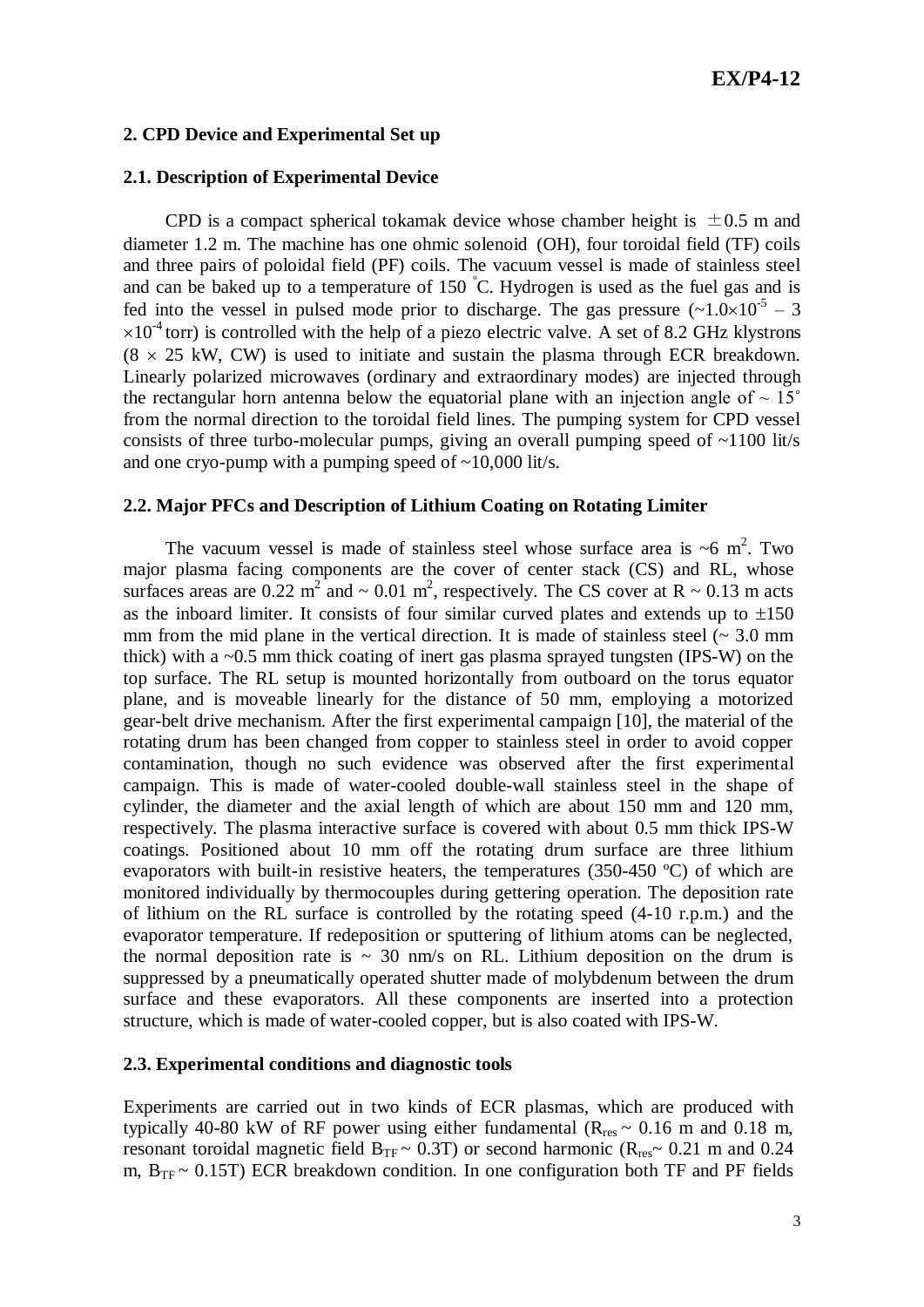are used to ramp up the plasma current [22]. A study on the "active wall pumping" using the lithium coating RL has been performed. Under this condition plasma wall interaction PWI areas are expected to be CS and RL. On the other hand, in a simple torus plasma configuration without PF field and plasma current, a study on the global effects of the particle flux on "wall pumping/fuelling" has been performed. Since this plasma expands both vertically and horizontally, under experimental conditions the plasma interacts with all PFCs. Spectroscopic measurements, focused on  $H<sub>0</sub>$  (656.1 nm) light intensity, have been carried out looking tangentially at the rotating drum surface from both vertical and horizontal ports. The measurements are done using one  $H_{\alpha}$  monitor (from horizontal port) which consists of an optical filter and photo multiplier tube and one multi-channel optical spectrometer (MOS, 200-900 nm). A quadruple mass analyzer QMS and a pressure gauge equipped in the main chamber are used to analyze a static gas balance without external pumping. Other diagnostic tools include one IR spectrometer (Hamamatsu PMA–11) which is used to monitor the temperature rise, if any, on the RL surface and a CCD (framing rate of 1 kHz) camera which is used to monitor the interactions of plasma with both CS and RL. In addition, magnetic measurements using 40 channel flux loops and Rogowski coil, 140 GHz interferometer,  $6 \sim 20$  GHz reflectometry, Langmuir probes, lithium sheet beam imaging system [23,24] and high-speed visible camera system are equipped.

# **3. Active Recycling Control by lithium coated RL**

## **3.1. Rf current drive plasma**

Figure 1 shows variations in several plasma signals in typical discharges with (solid) and without (dotted) active lithium gettering. The flat-top current ranges from 0.3kA to 1kA, which are characterized by the open and closed flux surfaces, respectively. Although the change in the line density along the vertical line at  $R=0.3$  m is insiginificant, according to the magnetic analysis the plasma length is varied half when the configuration changes from open one to closed one. The local 2D density measurement clearly supports the drastic change in the plasma boundary [22, 25]. The electron temperature  $T_e$  in the shadow of the RL changes from 7eV to 20eV measured by a Langmuir probe. Ion temperatures are considered to be much lower than  $T_e$ .

**3.2. Active control of local and global recycling**



*parameters (Ip,nl,H<sub>a</sub> and P<sub>rf</sub>) with and without Li getering.*

*Fig.2 Filtered*  $H_{\alpha}$  *images*(505911 (*a*) *and* 505916(*b*)).*RL position is shown in (a) and Li filtered image(BW) is also shown in (b).*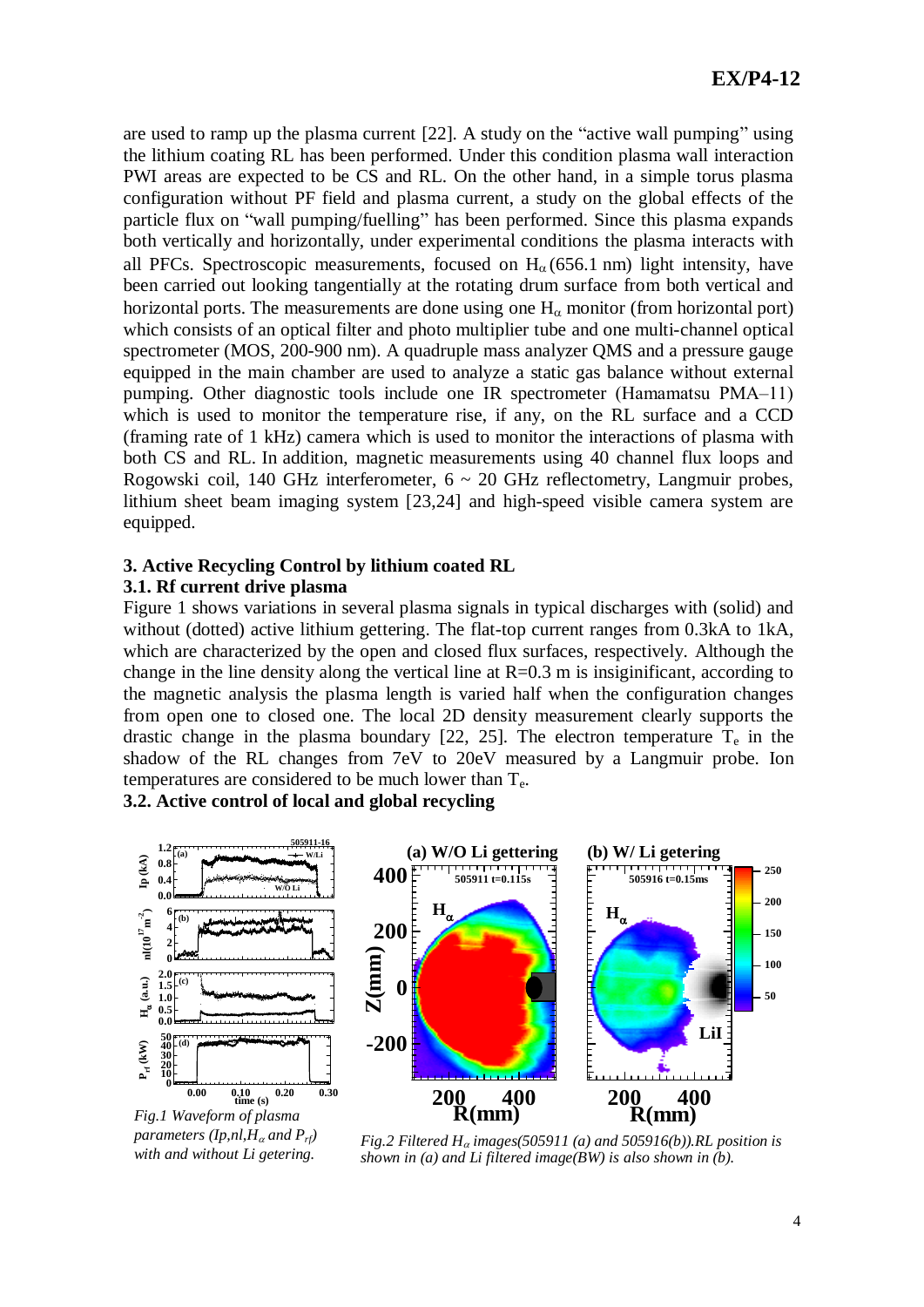In series of experiments (#505911-16) two  $H_{\alpha}$  filtered images ((a) without and (b) with Li gettering) show how PWI at CS and RL are changed by reducing recycling. Image of LiI, taken at R=0.48m of RL in different shot, is also shown in (b). The LiI image is localized near RL suggesting that the gettered Li is ionized near RL. H<sub> $\alpha$ </sub> viewing RL at early ( $\blacksquare$ : 5ms after break down) and late times ( $\triangle$ :120 ms after) are plotted as a function of thickness of Li  $(\Delta_{Li})$  in Fig. 3(a). Here, the redeposition and sputtering effects are not taken into account. Constant  $H_{\alpha}$  intensity viewing at CS taken during the preheating phase(○:-5 ms before) at 1 kW power, indicates good reproducability of initial condition in series. Both  $H_{\alpha}$  at two times decay gradually and finally reduce less than  $1/3$  as  $\Delta_{Li}$ increases. Particle flux  $\Gamma_p$  at 100 mm behind RL is measured with a Langmuir probe, and it is found that the  $\Delta_{Li}$  dependence is similar to that of  $H_{\alpha}$  as shown in Fig. 3(b). OII viewing at the CS from the outboard side is somewhat complicated(Fig. 3(c)). At  $t=5$ ms it increases with discharge, and finally it reduces. This reflects a change in the rise time of OII, namely, the fast  $T_e$  evolution due to reduced recycling during the breakdown phase. At  $t= 120$ ms OII shows a similar tendncy of both  $H_{\alpha}$  and  $\Gamma_{p}$ . Thus, as soon as lithium gettering starts for active wall pumping,  $H_{\alpha}$ ,  $\Gamma_{\text{p}}$  and O-II are reduced by about a factor of 3~4 not only in the rotating limiter region but also near CS, indicating a global effect. These active wall pumping effects are similar to the observations in CDX-U [13] where ohmically heated plasmas are limited by a liquid lithium toroidal ring limiter.

As a consequence of the reduced recycling, the rf driven current is found to be increased by factors of 2-3, especially higher current ramp-up rate in the early time is caused by the initial reduced recycling, as shown in Fig.1. From the toroidal current decay curves after RF off, the decay time, assumed  $L/\tau$ , is found to be increased by a factor of 2-3 indicating enhanced global  $T_e$  with active wall pumping.The global effects of the "active wall



*Fig.3 H<sub>a</sub>*,  $\Gamma$ <sub>*p*</sub> and OII as a function of *evaporated Li thickness.*



*Fig.4 (a) Ip decay after rf off, and (b) Ip v.s. nl/*  $H_{\alpha}$ ; a measure of global particle confinemnet *time.*

pumping" are summarized in the Ip and  $n/H_{\alpha}$  plane, as shown in Fig. 4. Two groups are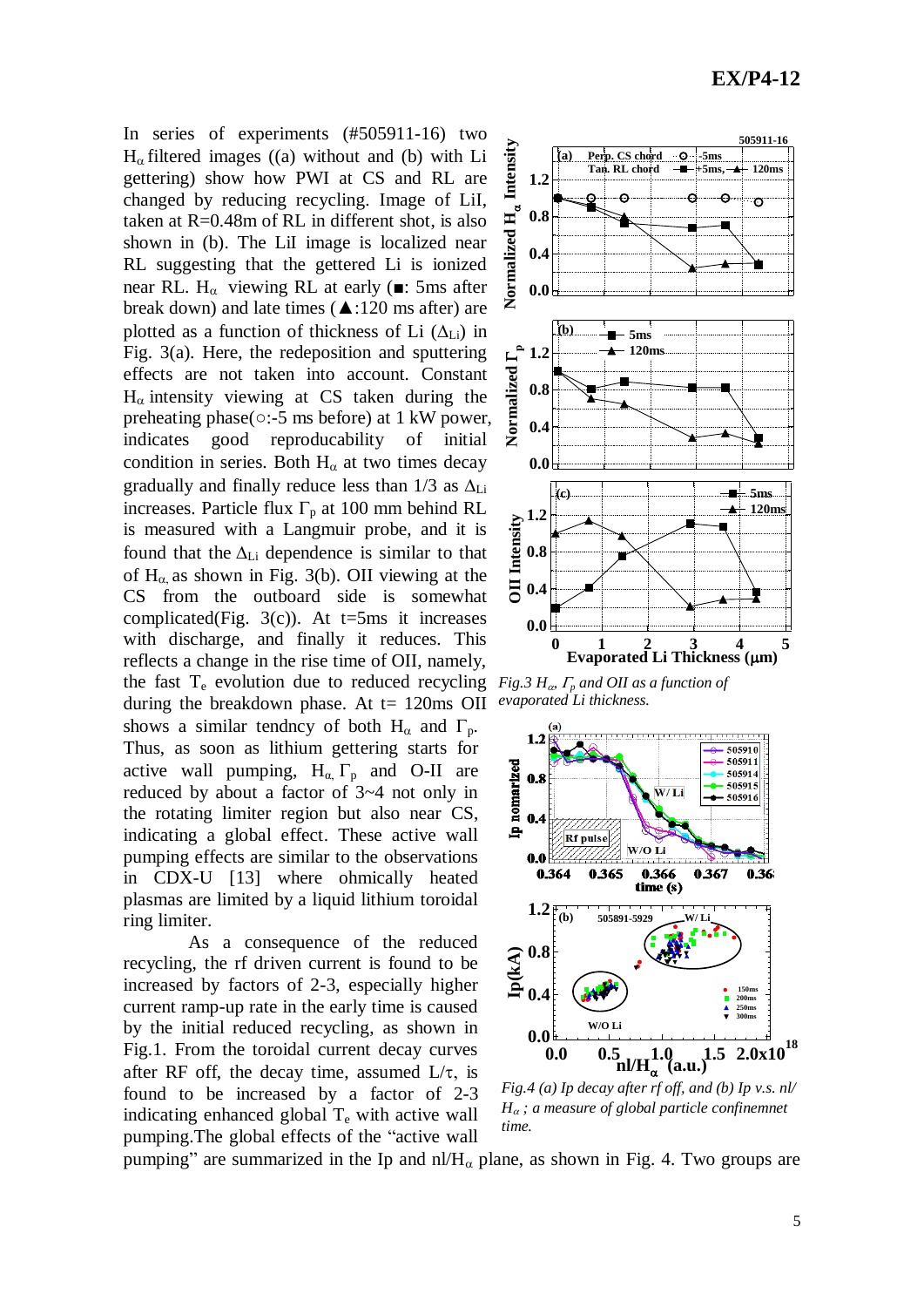clearly divided depending on the reduction of recycling. At the oven temperature of 400-420 °C the evaporation flux  $\Gamma_{Li}$  is 10<sup>20</sup> -10<sup>21</sup>Li/m<sup>2</sup>s, which is much larger than atomic H fluence (10<sup>17</sup>-10<sup>18</sup> H/m<sup>2</sup>) and comparable of ion fluence ( $\Gamma_p$  at two times are  $\sim 10^{20}$  -10<sup>21</sup> ions/m<sup>2</sup>). Since two order of higher Li flux is possible at 600 °C, more effective control of recycling will be expected.

#### **3.3. Surface analysis of the rotating drum**

In order to understand how the hydrogen atoms are retained in the continuoesly getterring

Li layer, secondary ion mass spectrometry, SIMS, analysis have been done for the middle part of the RL surface. A 3keV oxygen ion  $(O^{2+})$  beam is used as the probe at the current density about 1.1  $kA/m^2$ . Under these conditions, the silicon - equivalent etching rate is approximately 8 nm/s by which the horizontal axis is converted depth from elapsed time. Relatively high intensity secondary ions detected are:  $Li^+$ ,  $Fe^+$ ,  $H^+$ ,  $W^+$ ,  $C^+$  and  $LiH^+$  with m/e=7, 6, 56, 1, 184, 183, 12, and 8,



*and C normarized by <sup>7</sup> Li.*

respectively, where m/e is the mass-to-charge ratio. In Fig. 5, depth profiles of  $H^+$ , Li $H^+$ and  $C^+$  normalized by  ${}^{7}Li^+$  with m/e=7 are shown. It is noteworthy that both H<sup>+</sup> and LiH<sup>+</sup> exhibit the same trend as  ${}^{7}Li^{+}$  in depth distribution. This implies that lithium was hydrogenated as soon as it was deposited for gettering. Also, judging from their depth distributions,  $C^+$  and  $Fe^+$ (not shown) are considered to be plasma impurities gettered in lithium deposits.

### **4. Critical particle flux on retention and release**

#### **4.1. Simple torus plasma**

In simple torus plasma produced by rf, a vertical plasma column was first initiated at the  $2<sup>nd</sup>$  harmonic resonance position, as observed through fast CCD camera, and then it expanded very quickly and filled the vessel volume as the rf power was increased. Hence it is expected that PWI will take place all over the vessel surface. This is one motivation for performing the study of wall recycling behavior in simple torus rf plasma. Furthermore, since the edge plasma density  $({\sim}10^{17} \text{ m}^3)$  and T<sub>e</sub> (< 10 eV) are sufficiently low, the role of very low energy  $(~ 30~\text{eV})$  ions accelerated in a sheath or Franck -Condon energetic atomic hydrogen (~3eV) can be studied on "wall pumping/fuelling". Gas pressure inside the vessel is recorded after the termination of plasma discharge, but with closed condition of all the gate valves. Two examples of  $H_{\alpha}$ , particle influx into the PFCs, at two different gas pressures  $(2 - 3 \times 10^{-5}, 3 - 4 \times 10^{-4}$  torr) are shown in Fig. 5. The base pressure and wall temperature in case (a) were  $\sim 8.5 \times 10^{-8}$  torr and 150 °C (5.6  $\times 10^{-8}$ torr and 60  $\degree$ C in case (b)), respectively. At the very beginning of the experimental campaign which was started after a long air vented period of two months, case (a), the relative fluctuation of  $H_{\alpha}$  increases with increasing filling pressure, and the averaged intensity of  $H_{\alpha}$  at lower filling pressure is somewhat higher than that at higher filling pressure. At the middle of the experimental campaign, case (b), although the higher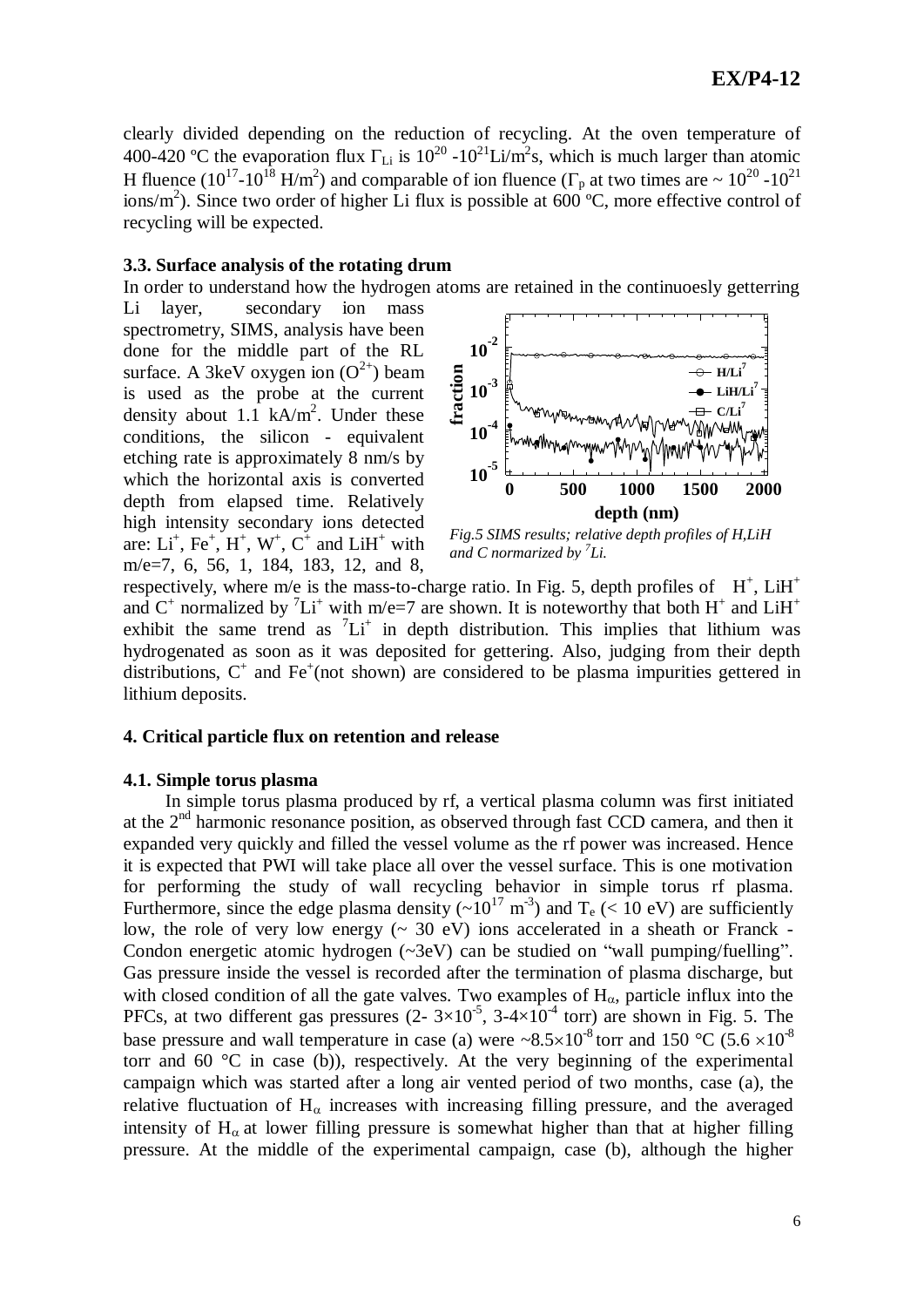fluctuation amplitude is observed, the averaged intensity of  $H_{\alpha}$  is much reduced compared than that at the higher pressure.

#### **4.2. The global behavior of wall recycling**

The pressure ratio  $PR = p_{after}/p_{before}$  is studied as a measure of "wall pumping and fuelling" in and from all PFCs.  $PR>1$  (<1) means "fuelling" ("pumping"). All data during the experimental campaign are plotted as function of the filling pressure. In the high pressure range no "wall fuelling" is observed even in initial experiment at  $T_{wall}$  =150 °C (exp2). On the contrary data (exp1) taken at the first experimental day show "wall pumping" at high pressure range, although the wall seems to be dirty. It can be seen from Fig. 7 that there exists a critical pressure  $p_{\text{crit}}$  (particle flux), defined as PR=1. Shot history effects (wall conditioning including plasma discharge, Li-RL, Ti gettering etc.) are seen to reduce PR.

## **4.3. Global effects of wall pumping on plasma performance**

Although the pressure dependence of PR remains similar, the PR value for the whole experimental range of filling pressure as well as the critical pressure is found to be reduced progressively. After two months of regular machine operation, "wall pumping" dominates almost in the whole experimental range of pressure. As a result plasma performance of current drive experiments operated at low pressure region at  $\sim 1-2\times10^{-5}$  torr becomes progressively improved. The expansion of "wall pumping" range  $(\Delta p= p_{after}-p_{before} < 0)$ results in increasing  $I_p$ , as shown in Fig.8. These experiments suggest that charge exchange neutrals (a few eV) might play a role in "wall pumping".

#### **5. Conclusion**

From the viewpoint of active or passive PWI, and local as well as global PWI experiments have been performed in the small spherical tokamak CPD to study the "wall pumping/



*Fig.6 The waveform of*  $H<sub>\alpha</sub>$  *intensities taken at initial phase (a) and middle phase (b) in the experimental campaign. Data are compared at two pressures of 2.5*  $10^{-5}$ -4× $10^{-4}$  torr.



*Fig. 7 Ratio of pressure after the discharge and that injected is plotted as a function of filling pressure for a number of experiments. In legend, those indicate different experiments. The wall temperature is mentioned in the legend. RT means room temperature.* 



*Fig. 8 Ip vs. characteristics of the wall behavor during the experimental campaign.*